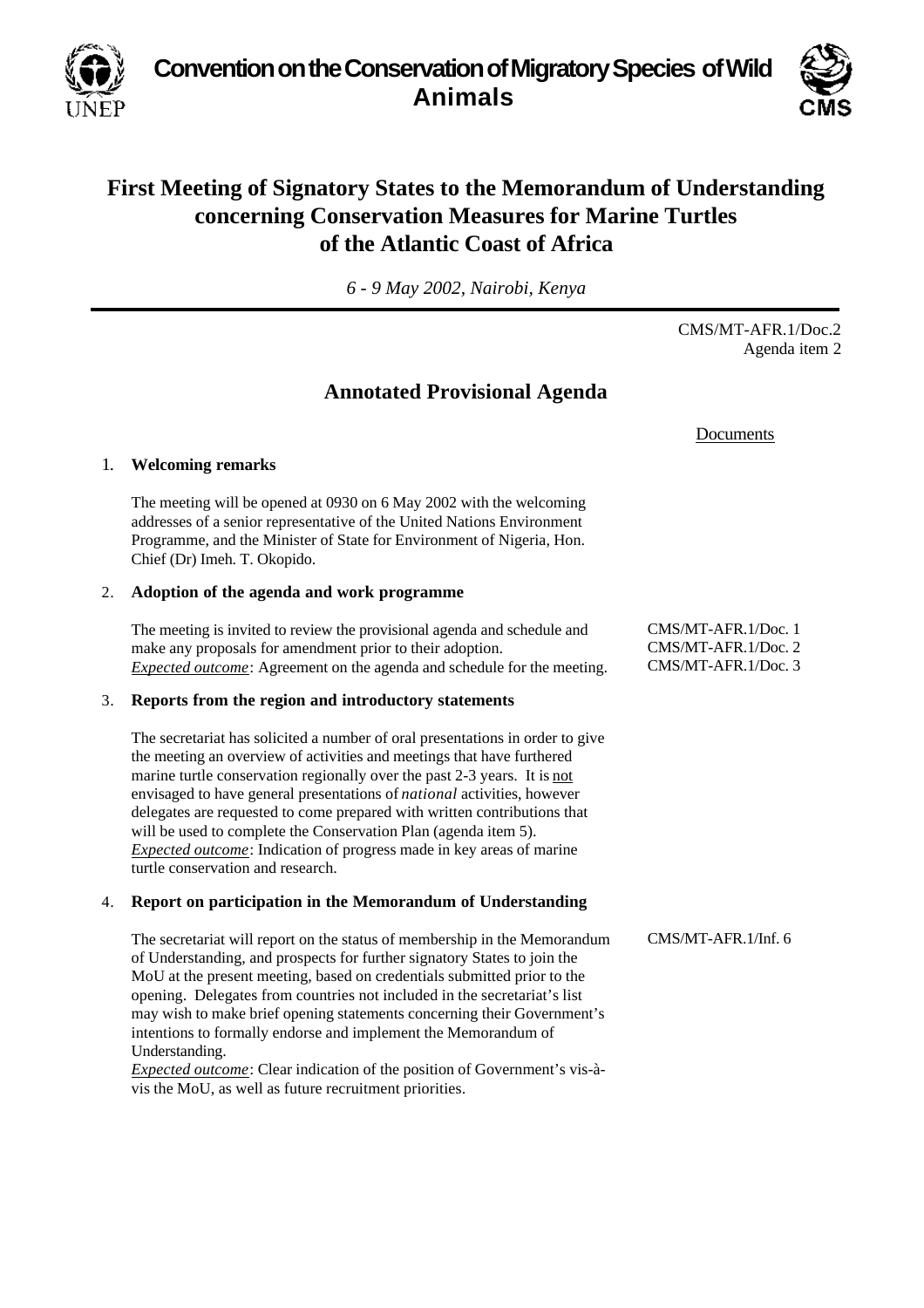#### 5. **Review and finalization of the draft Conservation Plan**

The meeting will have before it the working draft of the Conservation Plan for Marine Turtles of the Atlantic Coast of Africa that emerged from the first consultations held in Abidjan (May 1999) and which was circulated by secretariat in December 2000 as part of the CMS Technical Series Publication No. 5: Conservation Measures for Marine Turtles of the Atlantic Coast of Africa. A Conservation and Management Plan adopted in July 2001 for the Indian Ocean - South-East Asian region may also be instructive.

*Expected outcome*: Agreement, by consensus, on the content and format of a Conservation Plan through which the Memorandum of Understanding shall be implemented.

### 6. **Format for national reports**

The Memorandum of Understanding calls for Signatory States to provide to the secretariat no later than 30 September of each year an annual report on implementation.

*Expected outcome*: Agreement on the content and format of national reports.

#### 7. **Frameworks for future action and collaboration**

A number of presentations have been invited and information documents prepared in order to illustrate the broader context within which the African marine turtle conservation initiative is being developed. *Expected outcome*: Identification of synergistic linkages with other intergovernmental and non-governmental organizations, processes and projects.

#### 8. **Prioritization of key areas of work, and further development of initiatives at the sub-regional level**

Using the agreed Conservation Plan to guide the discussion, it is proposed that working groups be established to identify the highest priorities for action at sub-regional levels.

*Expected outcome*: Consensus on the prioritization given to activities listed in the Conservation Plan.

## 9. **Identification of potential project proposals and further sources of funding for implementation**

(1) Governments, IGOs and NGOs are invited to indicate the resources, financial and in-kind, they are likely to make available to support the further development and implementation of the MoU over the next 2-3 years. (2) Taking account the discussion under the previous agenda items, the meeting may wish to review specific project proposals already available or to develop a number of project concepts for possible bilateral funding. *Expected outcome*: Thorough exploration of possible sources of funding for MoU activities; preparation/refining of project concepts that could be further developed prior to presentation to funding agencies.

CMS/MT-AFR.1/Doc. 5 CMS/MT-AFR.1/Inf. 7 CMS/MT-AFR.1/Inf. 8

CMS/MT-AFR.1/Inf. 9.x

CMS/MT-AFR.1/Doc. 6

CMS/MT-AFR.1/Inf. 8 CMS/MT-AFR.1/Inf. 8.1 CMS/MT-AFR.1/Inf. 8.2

*(List to be expanded before the meeting)*

Conservation Plan: revised in-session document

CMS/MT-AFR.1/Doc. 8 CMS/MT-AFR.1/Inf. 8 CMS/MT-AFR.1/Inf. 10

Project proposals/concepts tabled at the meeting